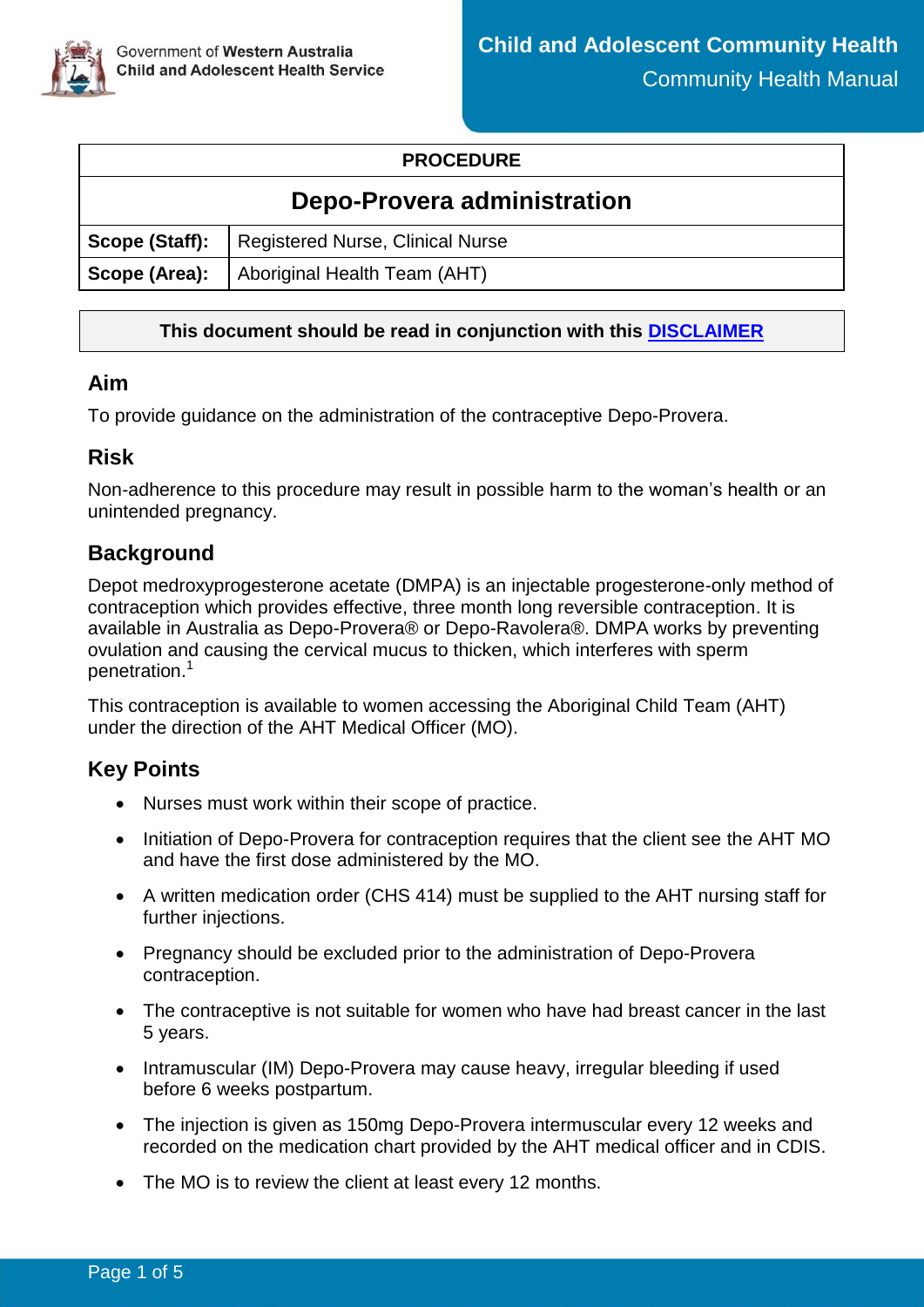# **Equipment**

150mg vial/mL of DMPA

Syringe

Urine HCG pregnancy test equipment.

### **Process**

| <b>Steps</b>                                                                                                                                                                                                                                                                                                                                                                                  | <b>Additional Information</b>                                                                                                                                                                                                                                                                                                                                                                                                                                                                         |  |
|-----------------------------------------------------------------------------------------------------------------------------------------------------------------------------------------------------------------------------------------------------------------------------------------------------------------------------------------------------------------------------------------------|-------------------------------------------------------------------------------------------------------------------------------------------------------------------------------------------------------------------------------------------------------------------------------------------------------------------------------------------------------------------------------------------------------------------------------------------------------------------------------------------------------|--|
| 1. Identify client suitability for a follow<br>up injection.                                                                                                                                                                                                                                                                                                                                  |                                                                                                                                                                                                                                                                                                                                                                                                                                                                                                       |  |
| 1a. If previous injection was given at least<br>10 weeks ago and less than 14 weeks<br>ago, proceed to Step 2.                                                                                                                                                                                                                                                                                | Injection may be given between 10 to<br>$\bullet$<br>14 weeks. $2$                                                                                                                                                                                                                                                                                                                                                                                                                                    |  |
| 1b. If more than 14 weeks have elapsed<br>since the last injection, refer client to<br>MO for review and pregnancy test.                                                                                                                                                                                                                                                                      | If pregnancy test negative, MO to<br>$\bullet$<br>review and order Depo-Provera<br>injection.<br>Proceed to Step 2.                                                                                                                                                                                                                                                                                                                                                                                   |  |
| 2. Prior to administering medication:<br>Review the medication order on the<br>Medication administration chart (CHS<br>414) and consider the Six rights of<br>safe medication administration:<br><b>Right patient</b><br>$\circ$<br><b>Right medication</b><br>O<br>Right dose<br>O<br>Right time<br>$\circ$<br><b>Right route</b><br>$\circ$<br>Right documentation. <sup>3</sup><br>$\circ$ | Verbal directions must have an<br>$\bullet$<br>independent double check undertaken<br>and be documented on the medication<br>chart (CHS 414). A double check may<br>by conducted by another RN present<br>in the clinic, or by emailing the<br>directions to the MO for confirmation.<br>Verbal or electronic directions must be<br>$\bullet$<br>written up and signed by the MO on<br>the client's medication chart or in their<br>clinical notes within 24 hours of the<br>instruction being given. |  |
| 3. Medication administration<br>Inject 150 mg/1mL deeply into the<br>gluteal or deltoid muscle.                                                                                                                                                                                                                                                                                               | Shake medication well before use. <sup>4</sup><br>The gluteal muscle in the buttock is<br>the preferred site for IM DMPA<br>administration but it can be<br>administered into the deltoid muscle of<br>the upper arm.<br>Do not rub after injection.                                                                                                                                                                                                                                                  |  |
| 4. Communication to client<br>Advise client to return for MO review<br>if experiencing unwanted side effects.                                                                                                                                                                                                                                                                                 | The most common side effect is<br>$\bullet$<br>irregular bleeding. Some women may<br>experience side effects such as<br>headaches, mood changes or a small                                                                                                                                                                                                                                                                                                                                            |  |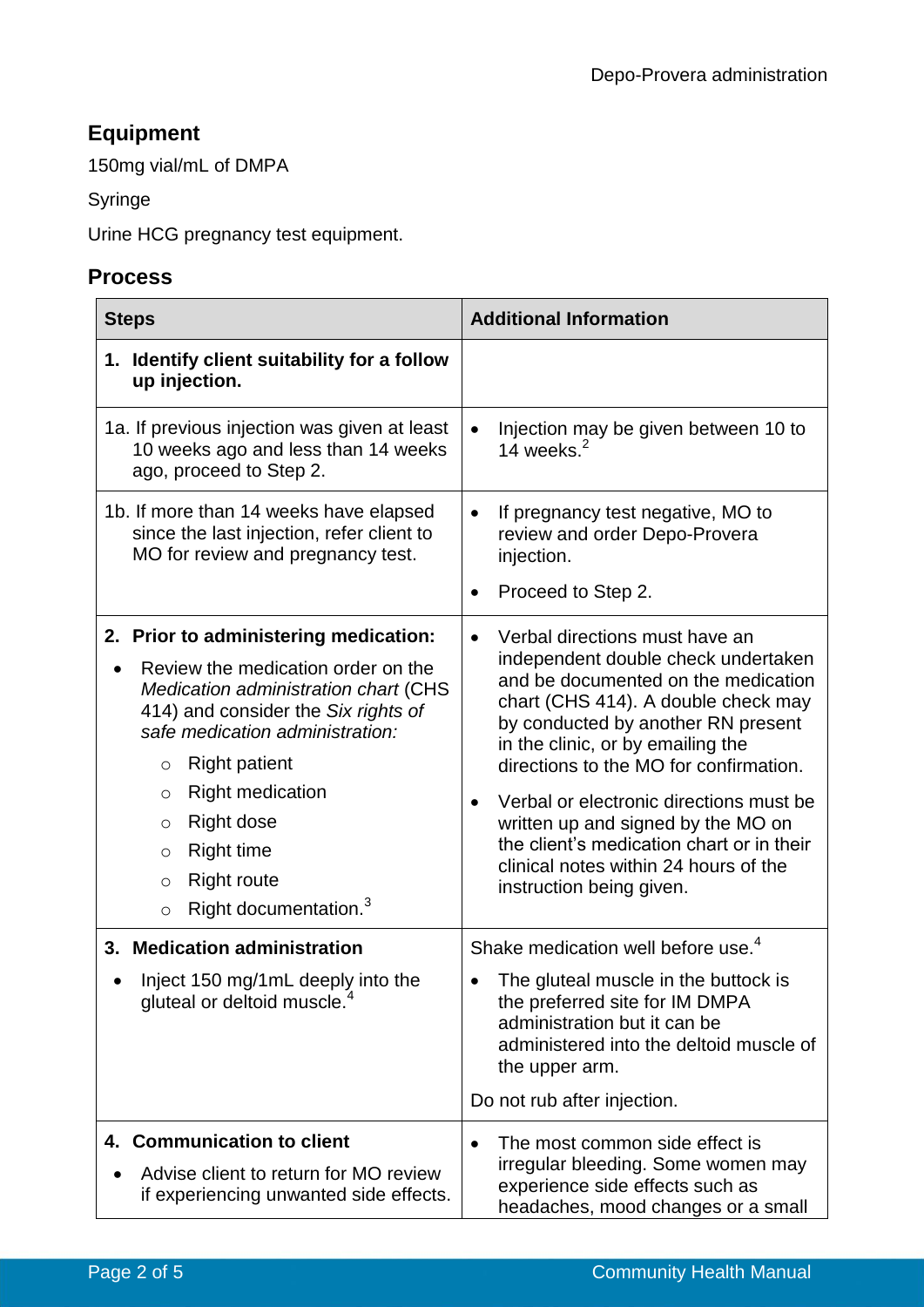| <b>Steps</b>                                                                                                                            | <b>Additional Information</b>                                                                                                                                      |  |
|-----------------------------------------------------------------------------------------------------------------------------------------|--------------------------------------------------------------------------------------------------------------------------------------------------------------------|--|
| Advise client to return in 12 weeks<br>when the next injection is due.                                                                  | amount of weight gain. <sup>2</sup><br>MO to review client at least every 12<br>months.                                                                            |  |
| 5. Communication to MO<br>Email MO to advise of the date the<br>injection was given.                                                    |                                                                                                                                                                    |  |
| <b>6. Documentation</b><br>Nurse to record on the medication<br>chart (CHS 414) and in CDIS.<br>MO to record administration in<br>MMEX. | Following administration of the<br>medication, the medication<br>administration chart must be signed<br>immediately by the clinician who<br>administered the dose. |  |

#### **References**

- 1. Faculty of Sexual and Reproductive Healthcare. Progestogen-only Injectable contraception (Clinical Guidance): Royal College of Obstetricians and Gynecologists; 2019. Available from: [https://www.fsrh.org/standards-and-guidance/documents/cec-ceu](https://www.fsrh.org/standards-and-guidance/documents/cec-ceu-guidance-injectables-dec-2014/)[guidance-injectables-dec-2014/.](https://www.fsrh.org/standards-and-guidance/documents/cec-ceu-guidance-injectables-dec-2014/)
- 2. WA Primary Health Alliance (WAPHA). Contraceptive Injection Perth: WAPHA; 2016. Available from: [https://wa.healthpathways.org.au/index.htm.](https://wa.healthpathways.org.au/index.htm)
- 3. Hughes RG e. Patient Safety and Quality: An Evidence-Based Handbook for Nurses. Rockville (MD): Agency for Healthcare Research and Quality (US); 2008.
- 4. The Society of Hospital Pharmacists of Australia (SHPA). Australian Injectable Drugs Handbook. 7th ed. Collingwood (Victoria): SHPA; 2019.

### **Related policies, procedures and guidelines**

The following documents can be accessed in the CAHS-CH [Operational Manual](https://healthpoint.hdwa.health.wa.gov.au/policies/Pages/CACH-Operational-Policies.aspx)

Client identification

The following documents can be accessed in the [CAHS Policy Manual](https://healthpoint.hdwa.health.wa.gov.au/policies/Pages/CAHS-Policies-Corporate.aspx)

Medication Safety

The following documents can be accessed in the [PCH Pharmacy Manual](https://healthpoint.hdwa.health.wa.gov.au/policies/Pages/CAHS%20Policy%20Pages/PCH-Medication-Management-and-Pharmacy.aspx)

Medication Preparation, Checking and Administration

**Related CAHS-CH resources**

The following resources and forms can be accessed from the **CAHS-Community Health** [Resources](https://cahs-healthpoint.hdwa.health.wa.gov.au/cach/resources/Pages/default.aspx) page on HealthPoint